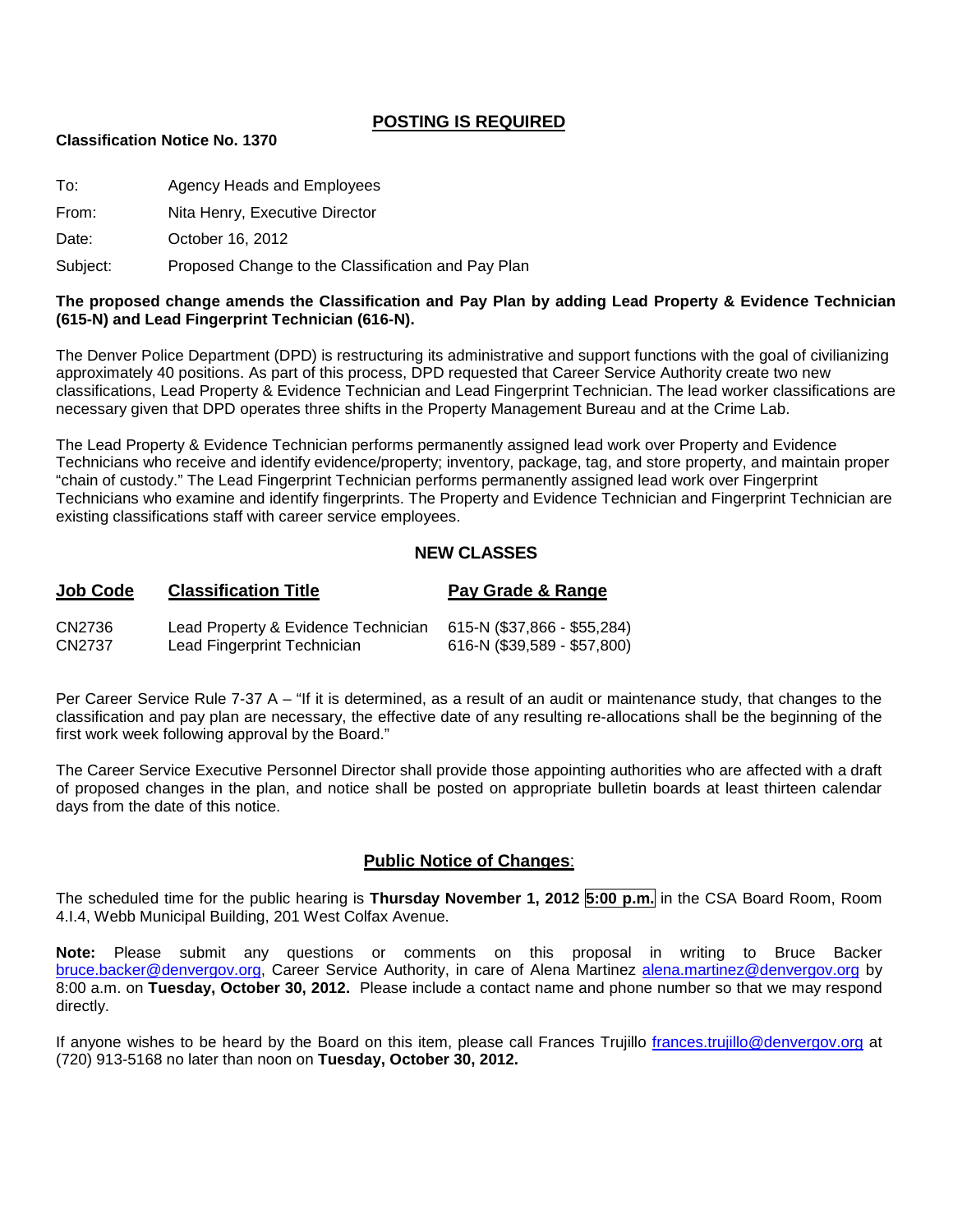

## Career Service Authority

Page 1 of 5

# Lead Property & Evidence Technician

## **GENERAL STATEMENT OF CLASS DUTIES**

Performs permanently assigned lead work over Property and Evidence Technicians who receive and identify evidence/property, inventory, package, tag, and store property and maintain proper "chain of custody" and safe working environment.

## **DISTINGUISHING CHARACTERISTICS**

The Lead Property & Evidence Technician class is distinguished from the Property & Evidence Technician class by the elements of the permanently assigned lead work. This class is also distinguished from the Vehicle Boot Investigator, which enforces the payment of parking fines, fees, and/or penalties by locating and identifying delinquent offenders and citations, serves legal notices to registered owners, attaches boot devices to prevent vehicle motion, and acts as a special police officer for the City. The Lead Property & Evidence Technician is distinguished from the Vehicle Impound Clerk, which receives, stores, releases, and provides security for impounded vehicles and related property at the City's Vehicle Impound Facility, and performs data input and updating for the CCIC and NCIC computer systems.

## *Guidelines, Difficulty and Decision Making Level:*

Guidelines are generally numerous, well established and directly applicable to the work assignment. Work assignment and desired results are explained by general oral or written instructions.

Duties assigned are generally repetitive and restricted in scope but may be of substantial intricacy. Employee primarily applies standardized practices.

Decisions or recommendations on non-standardized situations are limited to relating organizational policies to specific cases. Problems that are not covered by guidelines or are without precedent are taken up with the supervisor.

## *Level of Supervision Received and Quality Review:*

Under normal supervision, within a standardized work situation, the employee performs duties common to the line of work without close supervision or detailed instruction. Work product is subject to continual review.

## *Interpersonal Communications and Purpose:*

Contacts with the public or employees where explanatory or interpretive information is exchanged, gathered or presented and presented and some degree of discretion and judgement are required within the parameters of the job function.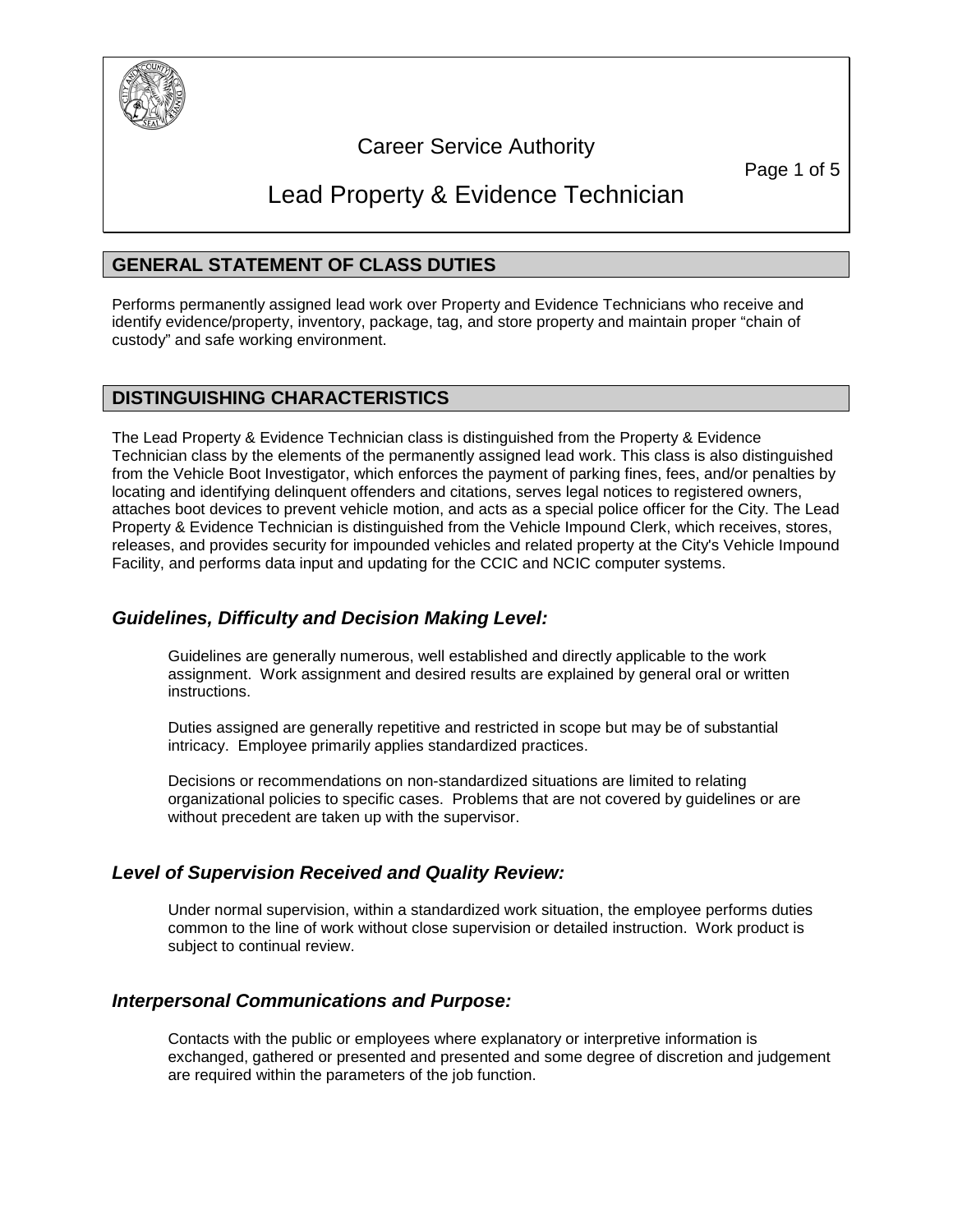## *Level of Supervision Exercised:*

Exercises permanently assigned lead work duties over two or more Property & Evidence Technicians.

## **ESSENTIAL DUTIES**

Receives, identifies, and maintains evidence/property and ensures proper "chain of custody" and safe working environment.

Assists the supervisor in developing or modifying work schedules, methods, and procedures, determines work priorities, and ensures adequate staff coverage.

Assists the supervisor for initial and ongoing training of staff. This includes implementing training policies/procedures for ISO Accreditation, and working with the QA staff in preparation for ISO Certification and ongoing maintenance of the Certification once obtained.

Assists in developing, recommending, and coordinating the implementation of new procedures for the assigned functions or unit.

Acts as a technical reference by providing work instruction and assists employees with difficult and/or unusual work assignments.

Assigns and distributes work, reviews work for accuracy and completeness, and returns assignments with recommendations for proper completion.

Resolves problems encountered during the work-shift operations and decides appropriate solutions.

Assists the supervisor with activities relating to the inventories and audits of evidence and the purging of evidence that has been documented for disposal as instructed.

Contributes to the development of the performance enhancement plan, documents performance, provides performance feedback, and furnishes information for the formal performance evaluation to the supervisor.

Responds orally to informal grievances and relays information to the supervisor.

Documents situations which may be cause for disciplinary action and provides this information to the supervisor.

Ensures to implement the industry's safety standards and assists the supervisor with developing necessary procedures to ensure compliance.

Implements and interprets policies and procedures developed by higher-level authorities.

Performs other related duties as assigned.

Any one position may not include all of the duties listed. However, the allocation of positions will be determined by the amount of time spent in performing the essential duties listed above.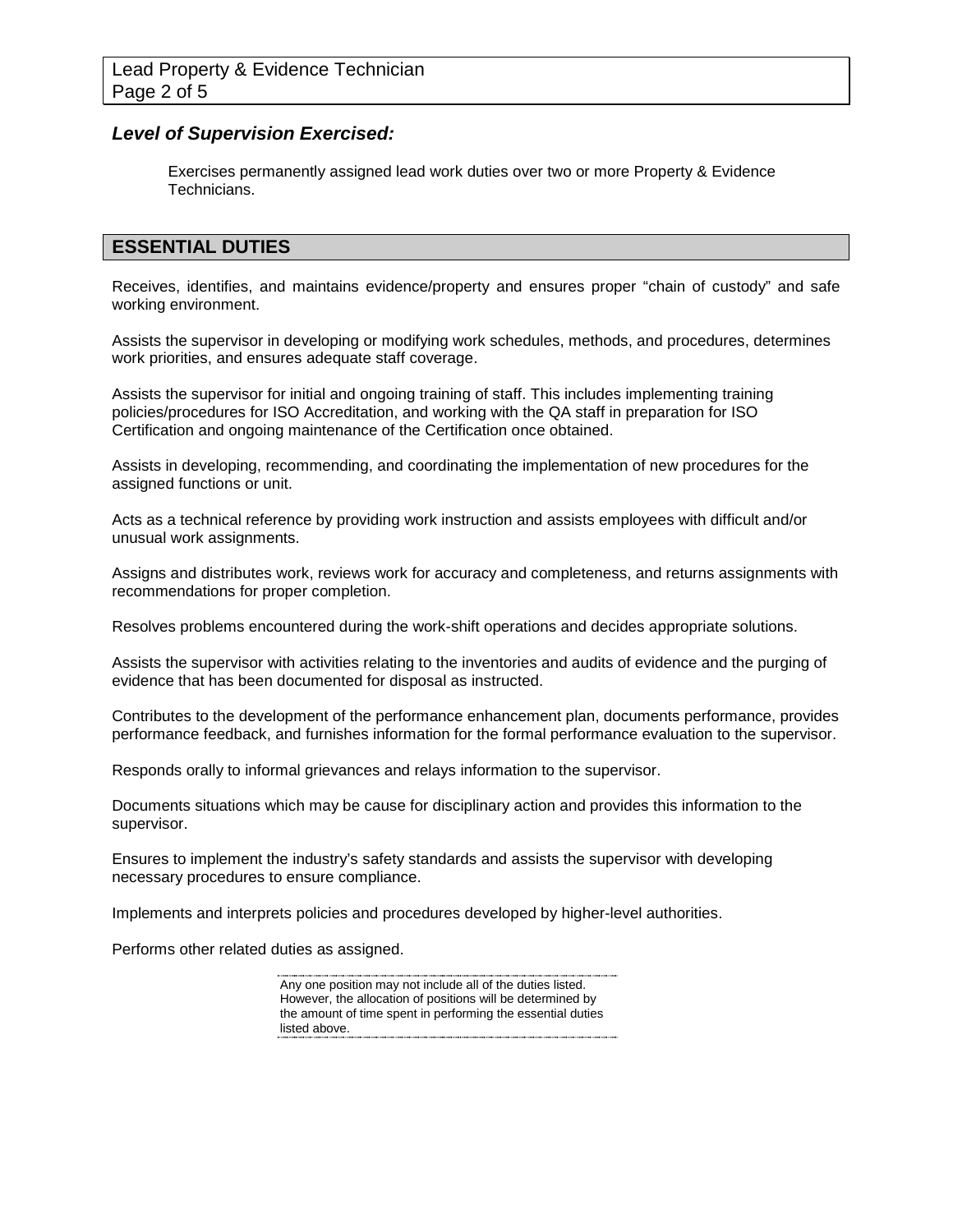## **MINIMUM QUALIFICATIONS**

#### *Competencies, Knowledges & Skills:*

- **Integrity/Honesty -** Displays high standards of ethical conduct and understand the impact of violating these standards on organization, self, and others; chooses an ethical course of action; is trustworthy.
- **Decision Making -** Specifies goals and obstacles to achieving those goals, generates alternatives, considers risks, and evaluates and chooses the best alternative in order to make a determination, draw conclusions or solve a problem.
- **Attention to Detail**  Is thorough when performing work and conscientious about attending to detail.
- **Customer Service -** Works and communicates with clients and customers to satisfy their expectation. Committed to quality services.
- **Interpersonal Skills -** Shows understanding, friendliness, courtesy, tact, empathy, cooperation, concern, and politeness to others; relates well to different people form varied backgrounds and different situations.
- **Conscientiousness -** Displays a high level of effort and commitment towards performing work; demonstrates responsible behavior.
- **Flexibility -** Adapts quickly to changes.
- **Reading -** Learns from written material by determinging the main idea or essential message. Recognizes correct English grammar, punctuation, and spelling.
- **Reasoning –** Discovers or selects rules, principles, or relationships between facts and other information.
- **Listening -** Receives, attends to, interprets, and responds to verbal messages and other cues such as body language in ways that are appropriate to listeners and situations.
- **Writing -** Uses correct English grammar, punctuation, and spelling communicate thoughts, ideas, information, and messages in writing.
- **Memory -** Recalls information that has been presented previously.
- **Teamwork -** Encourages and facilities cooperation, pride, trust, and group identity; fosters commitment and team spirit; works with others to achieve goals.
- **Technical Competence -** Knowledge of how to perform one's job. Refers to specialized knowledge that is acquired through formal training or extensive n the job experience i.e. knowledge of the criminal justice system sufficient to be able to maintain the proper chain of custody for evidence. .
- **Manages/Organizes Information -** identifies a need; gathers, organizes, and maintains information; determines its importance and accuracy, and communicates it by a variety of methods. *This includes property/evidence.*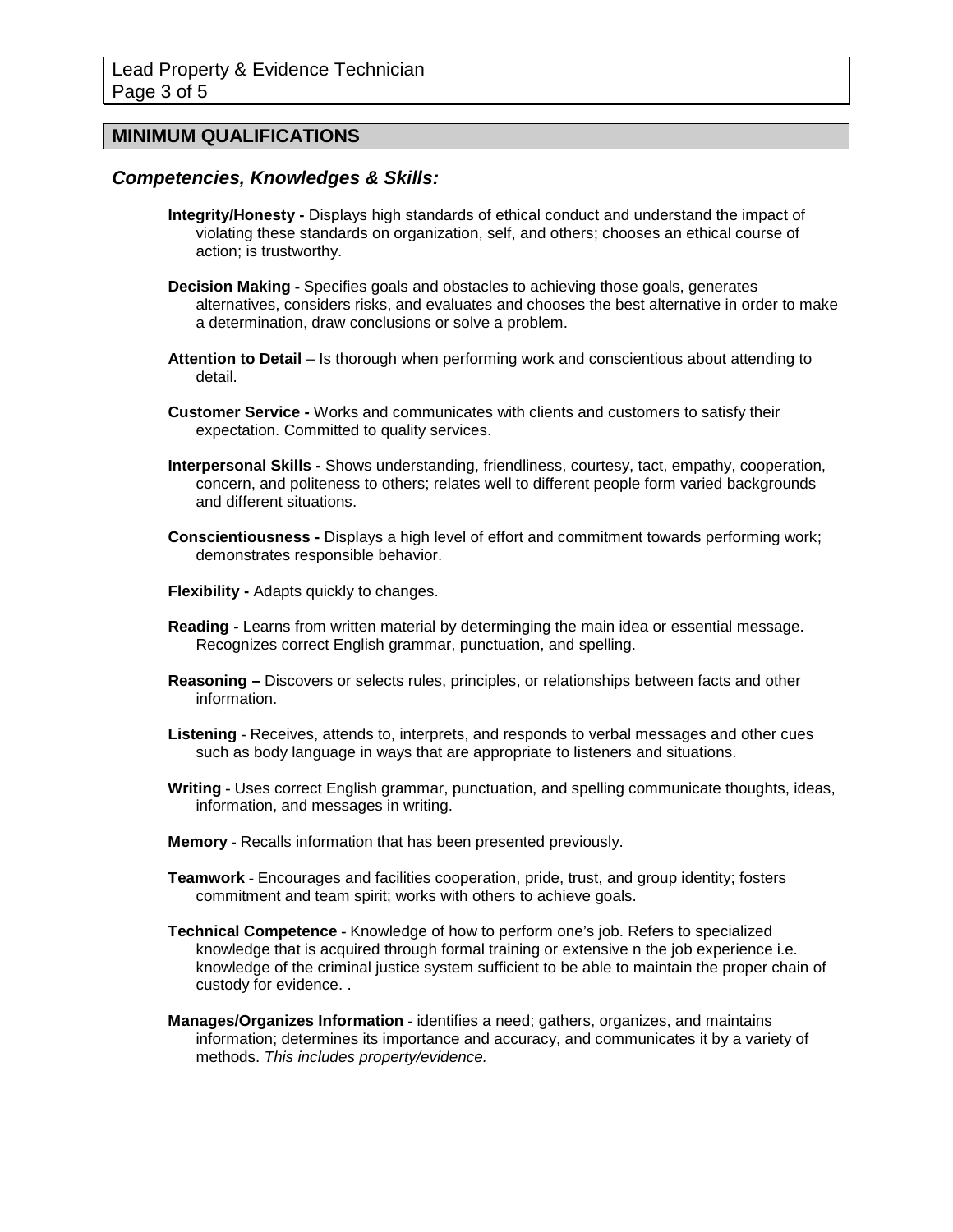## *Physical Demands:*

Standing: Remaining on one's feet in an upright position. Walking: Moving about on foot. Lifting: Raising or lowering an object up to 50lb from one level to another. Carrying: Transporting an object, usually by hand, arm, or shoulder. Pushing: Exerting force upon an object so that the object is away. Pulling: Exerting force on an object so that it is moving to the person. Balancing: Maintaining body equilibrium to prevent falling over. Stooping: Bending the body by bending spine at the waist. Reaching: Extending the hand(s) and arm(s) in any direction. Handling: Seizing, holding, grasping, or otherwise working with hand(s). Fingering: Picking, pinching, or otherwise working with fingers. Feeling: Perceiving attributes of objectives by means of skin receptors.

## *Working Environment:*

Exposed to hazardous anesthetic agents, body fluids and wastes Exposed to infection from disease bearing specimens Exposed to odorous chemicals and specimens Exposed to the risk of blood borne diseases Exposed to infections and contagious diseases Subject to burns and cuts

## *Education Requirement:*

Graduation from HS or possession of a GED Certificate.

## *Experience Requirement:*

Two years of work experience in evidence handling in the law enforcement field.

## *Education/Experience Equivalency:*

None.

#### *Licensure and/or Certification:*

Possession of a valid Colorado Class "R" Driver's License at the time of application.

| <b>CLASS DETAIL</b> |            |
|---------------------|------------|
| <b>FLSA CODE:</b>   | Non-Exempt |

*ESTABLISHED DATE:* xx/xx/2012

*REVISED DATE:*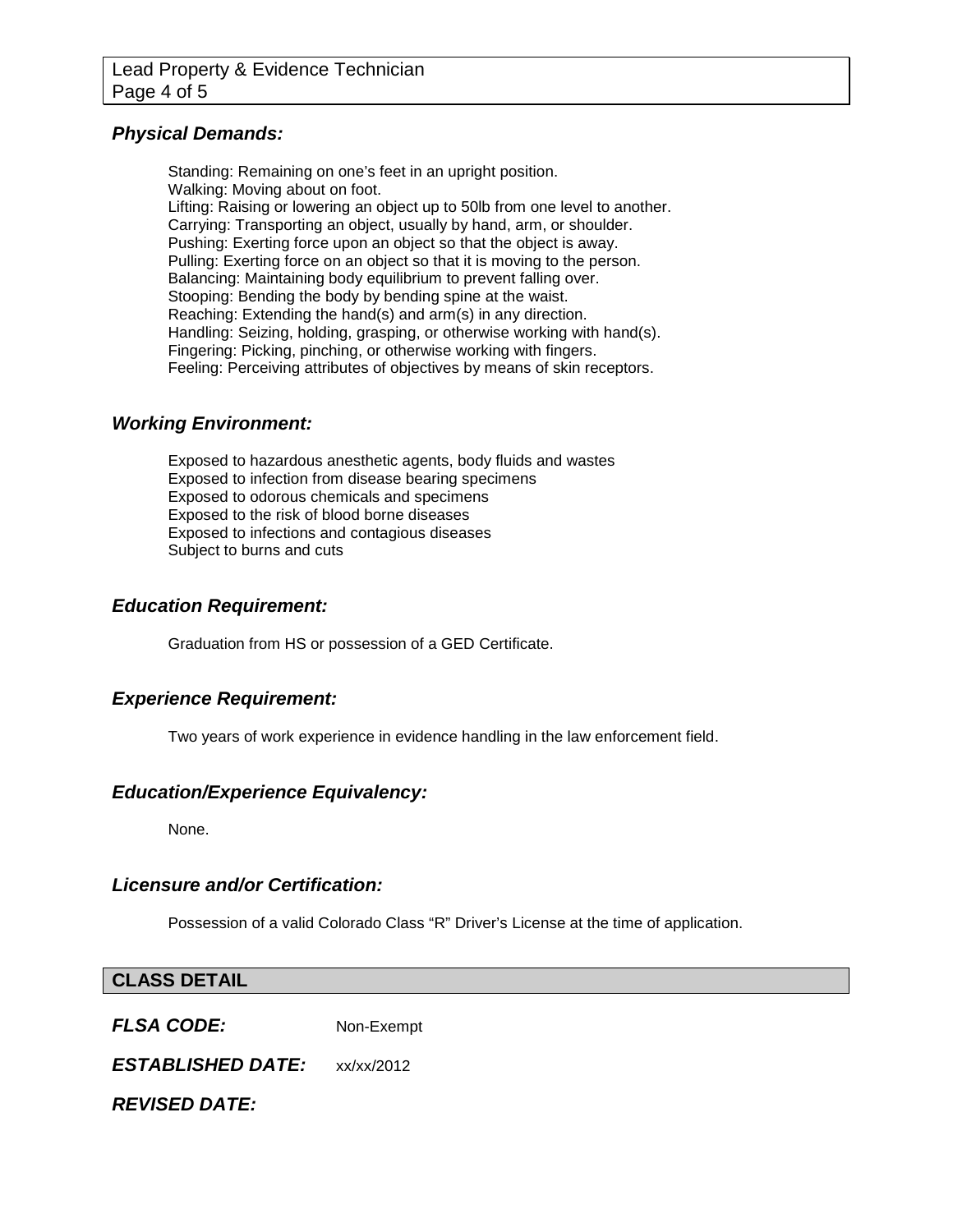Lead Property & Evidence Technician Page 5 of 5

*REVISED BY:* Hameed Pousti

*CLASS HISTORY:* xx/2012 – This is a new class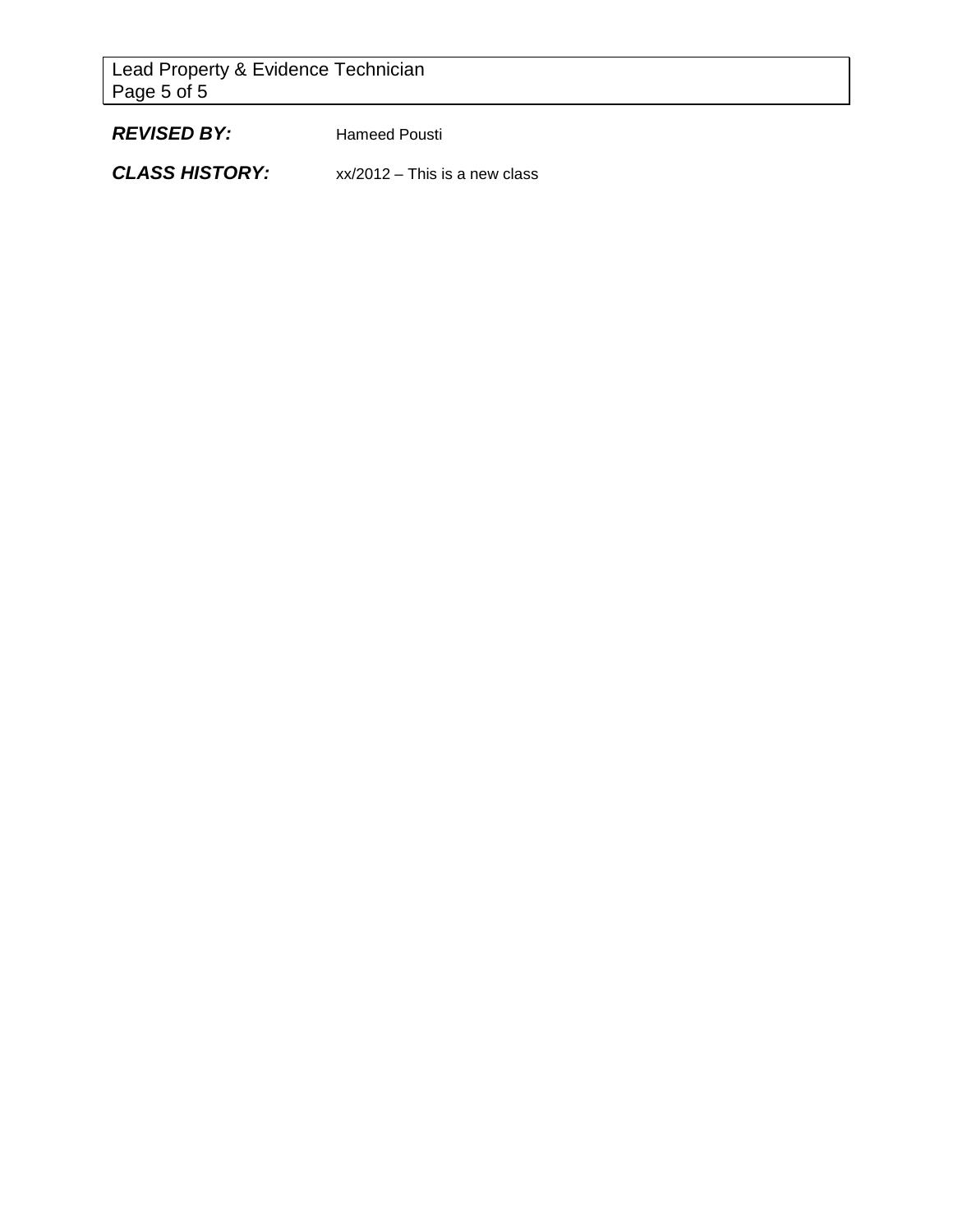

## Career Service Authority

Page 1 of 4

# Lead Fingerprint Technician

## **GENERAL STATEMENT OF CLASS DUTIES**

Performs permanently assigned lead work over Fingerprint Technicians who examine and identify fingerprints.

## **DISTINGUISHING CHARACTERISTICS**

This Lead Fingerprint Technician is distinguished from the Fingerprint Technician class by the elements of the permanently assigned lead work. This class is also distinguished from the Fingerprint Identification Clerk, which trains in and assists while developing expertise in the identification and classification of fingerprint impressions utilizing the established Classification Systems.

## *Guidelines, Difficulty and Decision Making Level:*

Guidelines are generally numerous, well established and directly applicable to the work assignment. Work assignment and desired results are explained by general oral or written instructions.

Duties assigned are generally repetitive and restricted in scope but may be of substantial intricacy. Employee primarily applies standardized practices.

Decisions or recommendations on non-standardized situations are limited to relating organizational policies to specific cases. Problems that are not covered by guidelines or are without precedent are taken up with the supervisor.

## *Level of Supervision Received and Quality Review:*

Under normal supervision, within a standardized work situation, the employee performs duties common to the line of work without close supervision or detailed instruction. Work product is subject to continual review.

## *Interpersonal Communications and Purpose:*

Contacts with the public or employees where explanatory or interpretive information is exchanged, gathered or presented and presented and some degree of discretion and judgement are required within the parameters of the job function.

## *Level of Supervision Exercised:*

Exercises permanently assigned lead work duties over two or more Fingerprint staff.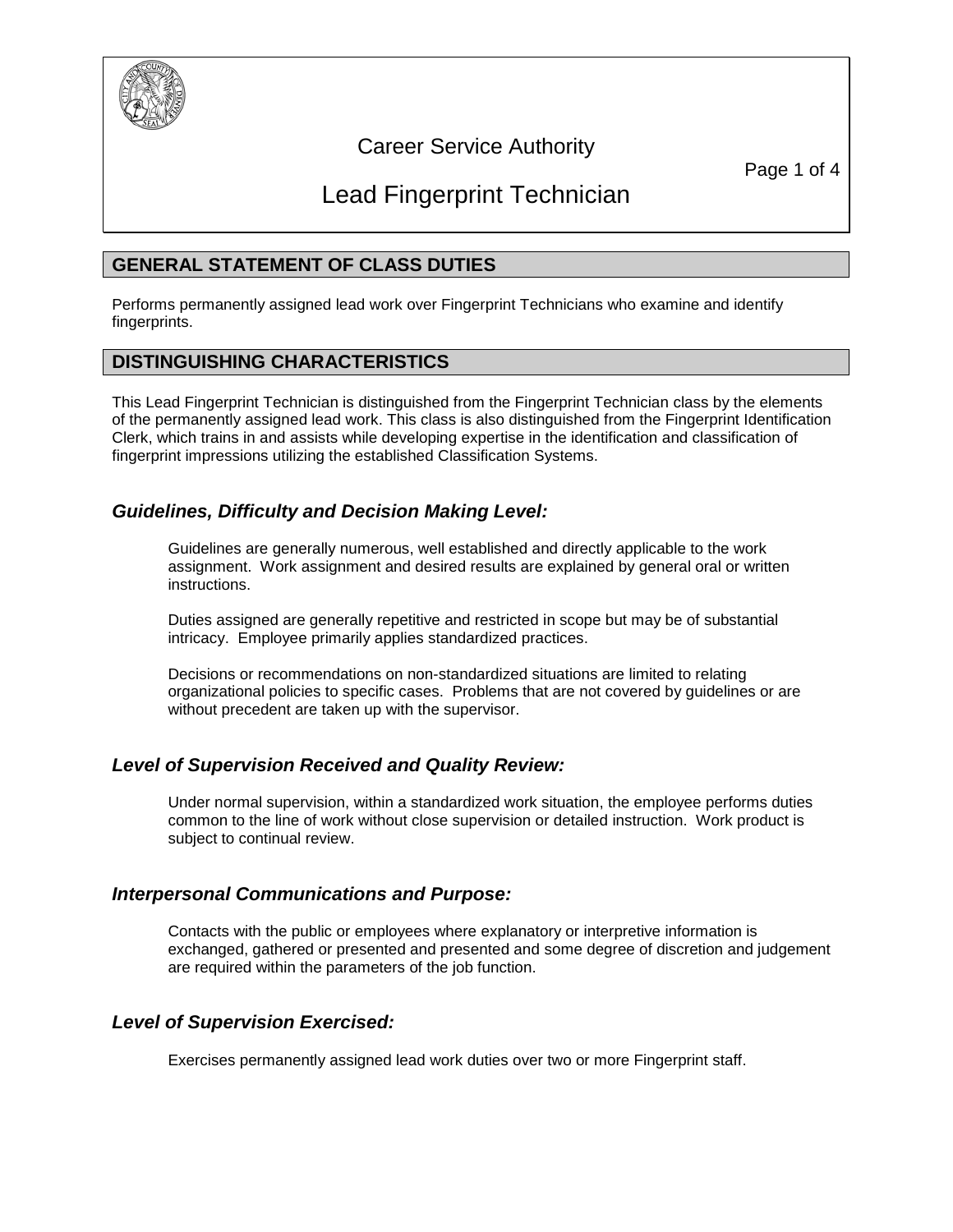#### **ESSENTIAL DUTIES**

Examines, identifies, and classifies fingerprints.

Assists the supervisor in developing or modifying work schedules, methods, and procedures, determines work priorities, and ensures adequate staff coverage.

Assists the supervisor for initial and ongoing training of staff. This includes implementing training policies/procedures for ISO Accreditation, and working with the QA staff in preparation for ISO Certification and ongoing maintenance of the Certification once obtained, and training for Tenprint Examiner Certification through the established associations.

Assists in developing, recommending, and coordinating the implementation of new procedures for the assigned functions or unit.

Acts as a technical reference by providing work instruction and assists employees with difficult and/or unusual work assignments.

Assigns and distributes work, reviews work for accuracy and completeness, and returns assignments with recommendations for proper completion.

Resolves problems encountered during the work-shift operations and decides appropriate solutions.

Contributes to the development of the performance enhancement plan, documents performance, provides performance feedback, and furnishes information for the formal performance evaluation to the supervisor.

Responds orally to informal grievances and relays information to the supervisor.

Documents situations which may be cause for disciplinary action and provides this information to the supervisor.

Ensures to implement the industry's safety standards and assists the supervisor with developing necessary procedures to ensure compliance.

Implements and interprets policies and procedures developed by higher-level authorities.

Performs other related duties as assigned.

Any one position may not include all of the duties listed. However, the allocation of positions will be determined by the amount of time spent in performing the essential duties listed above.

#### **MINIMUM QUALIFICATIONS**

#### *Competencies, Knowledges & Skills:*

- **Integrity/Honesty -** Displays high standards of ethical conduct and understand the impact of violating these standards on organization, self, and others; chooses an ethical course of action; is trustworthy.
- **Decision Making -** Specifies goals and obstacles to achieving those goals, generates alternatives, considers risks, and evaluates and chooses the best alternative in order to make a determination, draw conclusions or solve a problem.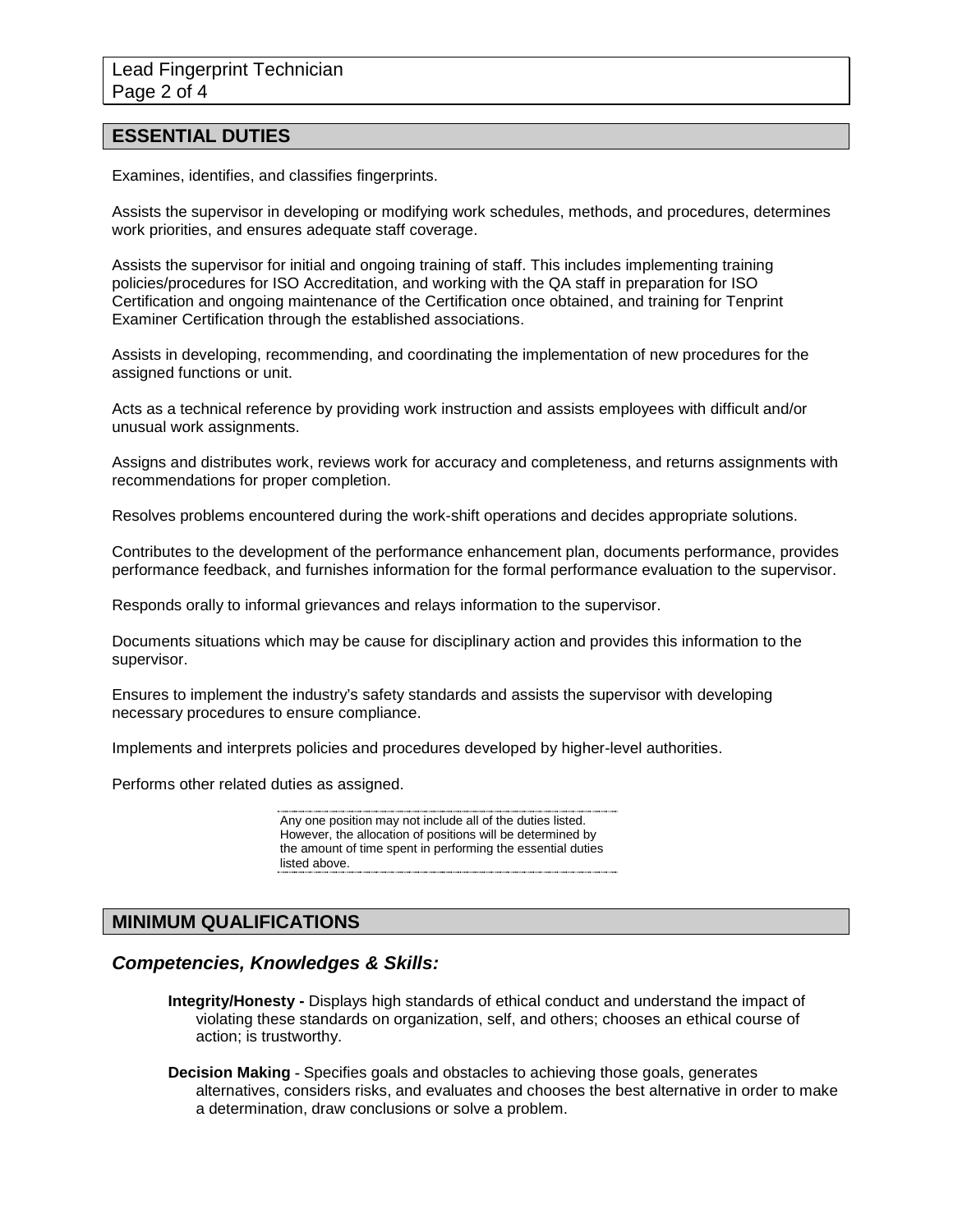- **Attention to Detail**  Is thorough when performing work and conscientious about attending to detail.
- **Customer Service -** Works and communicates with clients and customers to satisfy their expectation. Committed to quality services.
- **Interpersonal Skills -** Shows understanding, friendliness, courtesy, tact, empathy, cooperation, concern, and politeness to others; relates well to different people form varied backgrounds and different situations.
- **Conscientiousness -** Displays a high level of effort and commitment towards performing work; demonstrates responsible behavior.
- **Flexibility -** Adapts quickly to changes.
- **Reading -** Learns from written material by determinging the main idea or essential message. Recognizes correct English grammar, punctuation, and spelling.
- **Reasoning –** Discovers or selects rules, principles, or relationships between facts and other information.
- **Listening -** Receives, attends to, interprets, and responds to verbal messages and other cues such as body language in ways that are appropriate to listeners and situations.
- **Writing -** Uses correct English grammar, punctuation, and spelling communicate thoughts, ideas, information, and messages in writing.
- **Teamwork -** Encourages and facilities cooperation, pride, trust, and group identity; fosters commitment and team spirit; works with others to achieve goals.
- **Technical Competence -** Knowledge of how to perform one's job. Refers to specialized knowledge that is acquired through formal training or extensive n the job experience i.e. knowledge of the criminal justice system sufficient to be able to maintain the proper chain of custody for evidence. .

**Perceptual Speed -** Sees detail in words, numbers, pictures, and graphs quickly and accurately.

- **Mental Visualization -** Sees things in the mind by mentally organizing and processing symbols, pictures, graphs, objects, or other information.
- **Arithmetic/Mathematical Reasoning -** Performs computations such as addition, subtraction, multiplication, and division correctly; solves practical problems by choosing appropriately from a variety of mathematical techniques such as formals and percentages.

#### *Physical Demands:*

Standing: Remaining on one's feet in an upright position. Walking: Moving about on foot. Lifting: Raising or lowering an object from one level to another. Carrying: Transporting an object, usually by hand, arm, or shoulder. Pushing: Exerting force upon an object so that the object is away. Pulling: Exerting force on an object so that it is moving to the person. Balancing: Maintaining body equilibrium to prevent falling over. Stooping: Bending the body by bending spine at the waist.